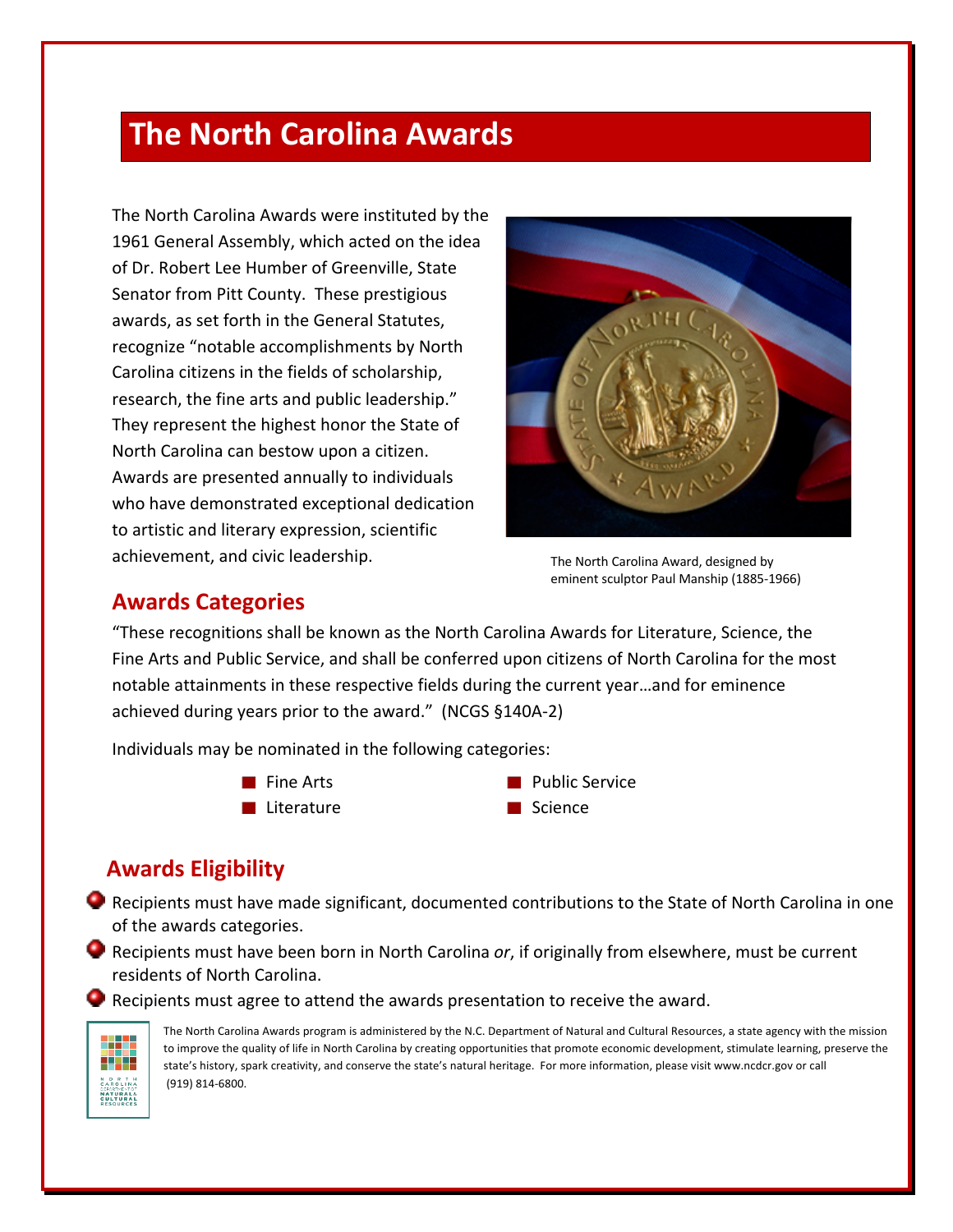# **Awards Nomination Process**

## **Nomination Guidelines**

**Nomination packages must be received or postmarked on or before April 15, 2022.** 

Nominations will be accepted by mail, delivery, or e-mail.

- Nominations may be made by anyone, including oneself.
- An individual or organization may make multiple nominations during the same year.

**O** Posthumous nominations will not be accepted.

The identities of all nominees shall remain confidential.

## **Nomination Package**

A nomination package should contain the following materials:

#### **REQUIRED**

- $\checkmark$  Nomination Form
- $\checkmark$  Cover Letter & 3 Support Letters
- $\checkmark$  Nominee's CV or Bio

#### **RECOMMENDED**

- $\checkmark$  Additional Support Letters
- $\checkmark$  Articles, Photographs & Publications
- $\checkmark$  Examples of Work

Please submit six (6) copies of the complete nomination package.

When submitting books or other media, please note that they will only be shared with the entire Committee for advance review if enough copies are received; otherwise, they will be held on file until the Committee gathers to meet.

Nominators will be notified that the nomination package has been received.

Nomination packages for nominees not selected in the current year will be kept on file and considered one (1) additional year. If the nominee isn't selected in the second year, a new, updated nomination package will be required for the nominee to be considered in a future awards cycle. Nominations may be carried over to the following year at the request of the Committee. Past nomination materials will not be returned nor retained.

| <b>Mail</b>              | <b>Delivery</b>                  | Online                |
|--------------------------|----------------------------------|-----------------------|
| N.C. Awards Committee    | N.C. Awards Committee            | www.ncdcr.gov/about/  |
| 4601 Mail Service Center | 109 East Jones Street, Suite 315 | special-programs/     |
| Raleigh, NC 27699-4600   | Raleigh, NC 27601                | nc-awards/nominations |

 *For more information, please contact Jennifer Fontes at (919) 814-6756 or jennifer.fontes@ncdcr.gov.*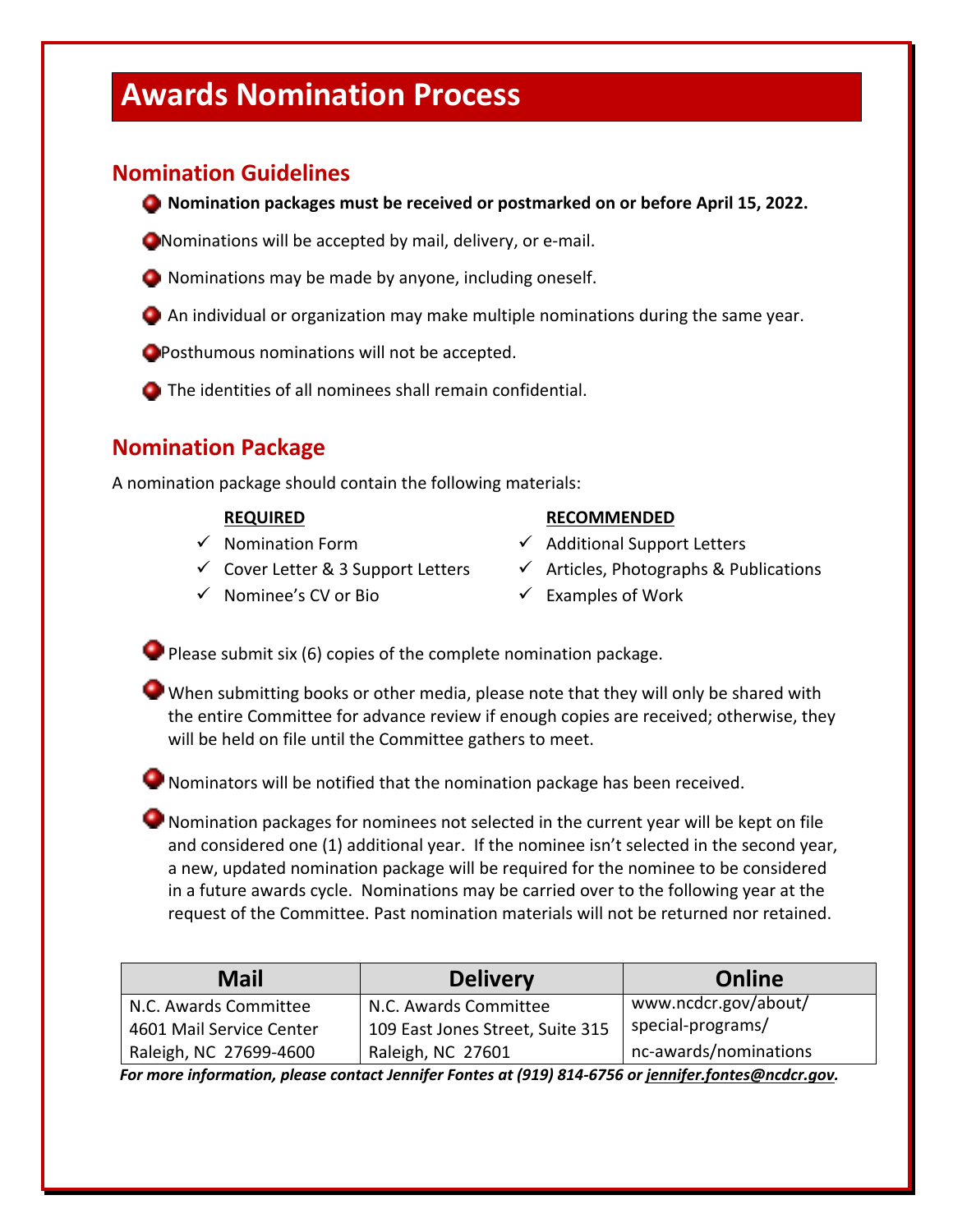# **Awards Selection Process**

## **Awards Cycle At-A-Glance**

| <b>Call for Nominations</b>         | Early 2022       | Statewide distribution of press releases<br>announcing the awards nomination process                                                   |
|-------------------------------------|------------------|----------------------------------------------------------------------------------------------------------------------------------------|
| <b>Nomination Deadline</b>          | April 15, 2022   | Deadline for nominations to be postmarked or<br>received by the North Carolina Department of<br><b>Natural and Cultural Resources</b>  |
| <b>Committee Review</b>             | Spring 2022      | Independent review of the nominations by the<br>members of the Awards Committee                                                        |
| <b>Selection &amp; Notification</b> | Summer 2022      | Meeting of the Awards Committee to select<br>recipients; phone calls to winning nominees and<br>written notification to all nominators |
| <b>Awards Ceremony</b>              | <b>Fall 2022</b> | Presentation of the awards by the Governor of<br>North Carolina at a special ceremony                                                  |

## **Awards Review**

Awards recipients are chosen by the North Carolina Awards Committee, a selection committee of five (5) members appointed by the Governor. The Committee reviews the nominations and may select one or more nominees in each of the four (4) categories. At the Committee's discretion, a nominee may be moved to a different category than originally nominated. Factors considered in the selection process include:

- Span and scope of career
- **Voluntary public service**
- **Legacy of work**
- **Current projects**
- **Awards and honors**

### **Awards Statutes**

- Annual awards are not to exceed six (6) in number.
- Awards may be made annually to native-born North Carolinians, living outside of North Carolina, for preeminent accomplishment in no more than two (2) of the fields.
- No award shall be made in any field unless the selection committee deems the recognized accomplishment to be outstanding in merit, value, and distinction.